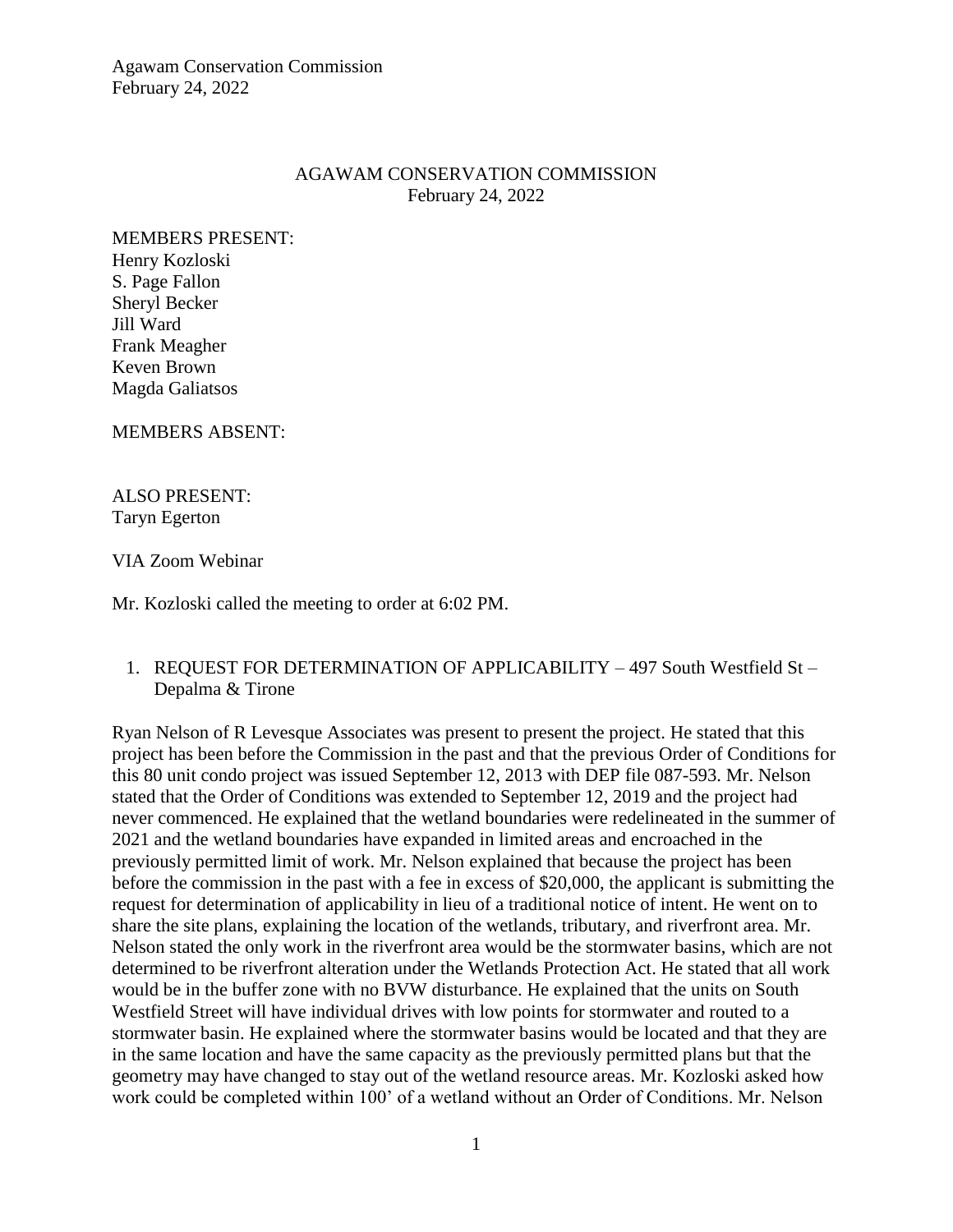stated that this filing was at the request of the applicant, and whether it is allowed is at the discretion of the commission because there is no real standard for buffer-zone only work. Ms. Ward asked what work was being done in the buffer zones. Mr. Nelson explained that all aspects of the project would be within buffer zone, such as roadways, grading structures, and the units. Ms. Ward asked whether the applicant was asking for work to be completed without an Order of Conditions. Mr. Nelson said that is correct. Ms. Ward asked if this plan has been submitted to the Planning Board. Mr. Nelson said that it was previously approved and would look into how long it is valid. He stated that some of the units have been shifted to stay out of the wetlands but that the number of units remains the same. Mr. Kozloski thinks that if it required an Order of Conditions before the project should require an Order of Conditions again. Mr. Fallon asked whether the impervious area has remained the same. Mr. Nelson said yes it is, as the roadways haven't changed and some units are actually smaller, so there may actually be less impervious surfaces. Ms. Ward believes that the commission cannot issue a permit without an Order of Conditions and that the applicant would need to file again. Mr. Nelson questioned whether the town would be amicable to a reduced filing fee for the town portion and Ms. Egerton said she wasn't sure but could ask around. Mr. Kozloski stated that the applicant should've performed work on the property when they had the opportunity to and that the commission hasn't verified the wetland boundaries. Ms. Galiatsos said that the commission should make sure the wetland demarcation is accurate and Ms. Ward stated that because it's been a long time she believes it would be a good idea. Ms Ward asked how the conditions of the flags were on the site and Mr. Nelson said they were reflagged in the summer of 2021. Ms. Ward said procedurally, she doesn't see how a permit could be issued without an Order of Conditions. Mr. Nelson stated they wouldn't mind coming back for a notice of intent if the filing fee was reduced and Mr. Kozloski stated the commission shouldn't touch that subject and the fee is determined by the state. Ms. Ward said because there was a lengthy review the last time the project was before the commission, this review may be quicker. Mr. Kozloski said because the wetlands have moved a peer review might be necessary for this project. Ms. Ward said that because the commission already knows where the wetlands are and aren't looking for new information, the review may be quicker. Mr. Kozloski asked whether the applicant wanted a negative determination and Mr. Nelson stated yes, that is what they are requesting. Mr. Fallon said if a negative determination is issued, the commission would be done and would have no say in the project moving forward. Ms. Ward said this is a large project and located where it is, the commission should keep eyes on it. Ms. Galiatsos asked about the town portion of the fee again and Mr. Kozloski stated this would be precedent and other people may request the same thing, and DEP sets the cost and how the money is split. Ms. Galiatsos asked whether the \$20,000 was between the town and state. Mr. Nelson said yes, that the fee is \$1050 per unit in the buffer zone, and he believes the amount was roughly \$26,000 with half going to the state and half going to the town.

Motion was made by Ms. Becker and seconded by Mr. Fallon to issue a positive determination for REQUEST FOR DETERMINATION OF APPLICABILITY – 497 South Westfield St – Depalma & Tirone

ROLL CALL VOTE  $6 - 0 - 1$  (Meagher)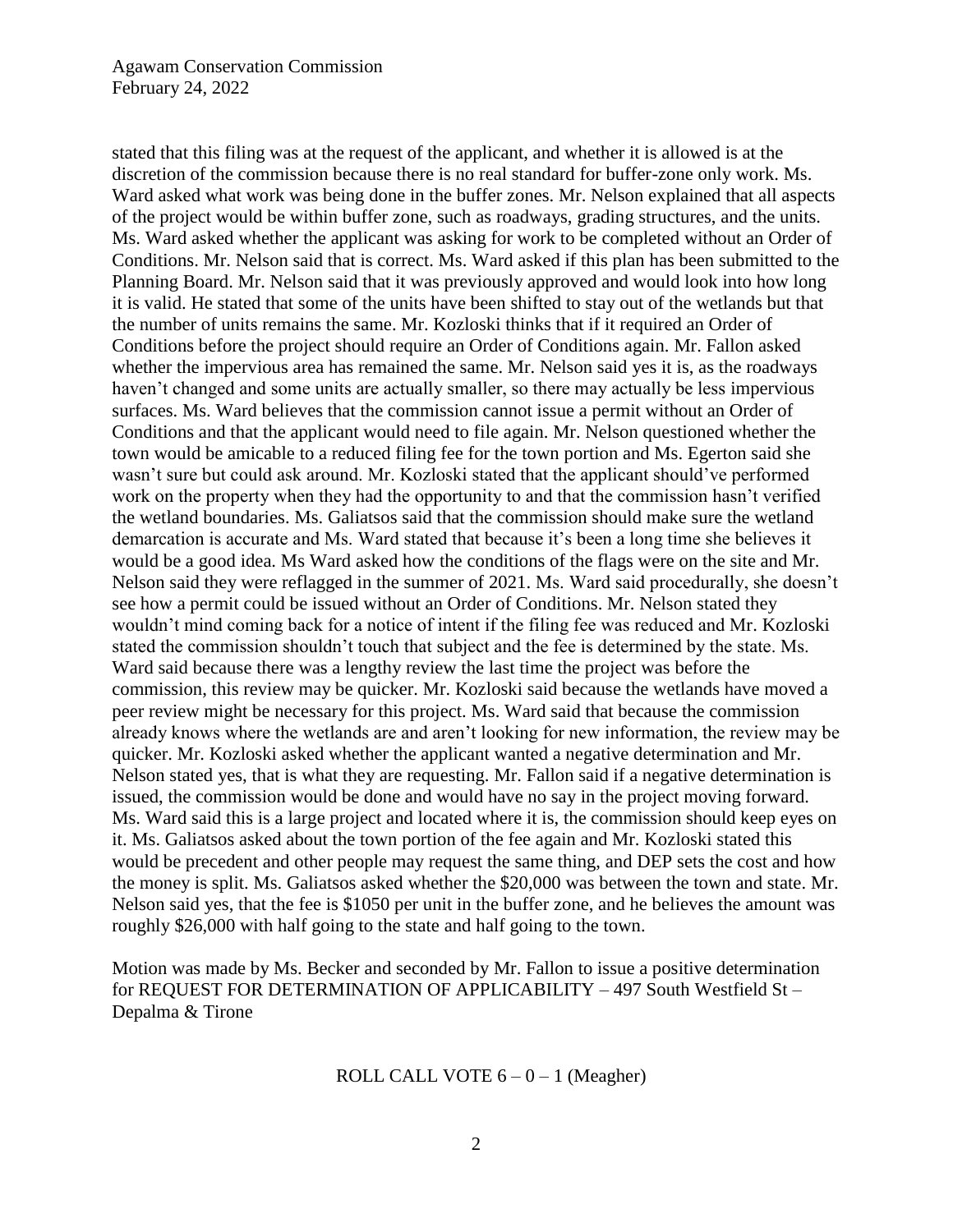Mr. Kozloski opened the meeting up to the public and there were no comments.

1. PUBLIC HEARING CONT. – Notice of Intent – 0 South West Street & 0 Pine Street – Town of Agawam

The commission received a request to continue the public hearing until March 24, 2022.

Motion was made by Ms. Ward and seconded by Mr. Brown to continue the public hearing for Notice of Intent – 0 South West Street & 0 Pine Street – Town of Agawam until March 24, 2022.

# ROLL CALL VOTE 7 – 0

2. PUBLIC HEARING CONT. – Notice of Intent – Aspenwood Associates LLC – 0 Silver Street & 0 Doane Avenue

This agenda item was previously continued to the March 10, 2022 meeting.

3. PUBLIC HEARING CONT. – Notice of Intent – Main Street – Westfield River Interceptor Sewer Relocation Project – Agawam DPW (Continued to May 26, 2022)

This agenda item was previously continued to the May 26, 2022 meeting.

4. ENFORCEMENT ORDER – 618 Barry Street

Mr. Kozloski stated that there is work being done on the property with an expired Order of Conditions and Ms. Egerton stated they expired in the beginning of 2021. Ms. Egerton stated she received a correspondence from Inspection Services who noticed a pile of fill near the resource area without proper erosion controls. Mr. Kozloski took pictures of the site and noticed a backhoe near the resource area as well, and engineering went out and stated the project is definitely still in the process of being complete. Ms. Egerton stated that in order to have the project be completed in compliance with the previous Order of Conditions and site plan, an enforcement order would need to be issued. Ms. Egerton stated that DEP sent information over for the enforcement order stating that since this is work that the commission is requiring to be completed, an enforcement order would be okay. Mr. Kozloski stated that there are certain conditions that need to be followed and Ms. Egerton stated there were engineering comments that were required in the original Order of Conditions regarding the roof and foundation drains and geotextile erosion controls. Mr. Kozloski stated that grading needs to be approved and erosion controls need to be reestablished. Ms. Ward suggested an enforcement order with the conditions and erosion controls. Ms. Egerton stated that the draft enforcement order was sent to DEP to see if the wording would suffice for them. Ms. Ward suggest a cease and desist. Mr.